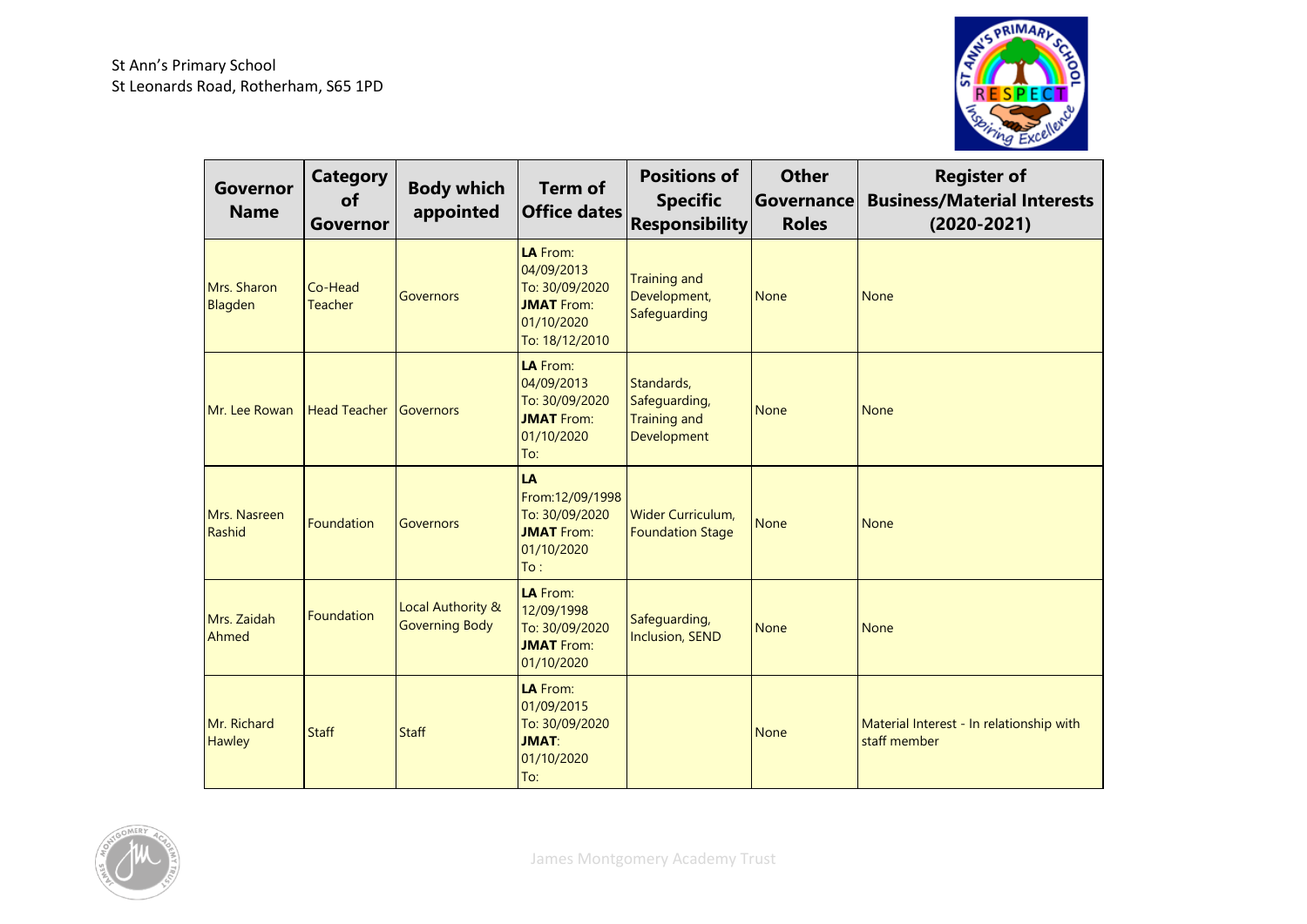

| Governor<br><b>Name</b>         | <b>Category</b><br>of<br>Governor | <b>Body which</b><br>appointed | <b>Term of</b><br><b>Office dates</b>                                              | <b>Positions of</b><br><b>Specific</b><br><b>Responsibility</b> | <b>Other</b><br><b>Governance</b><br><b>Roles</b> | <b>Register of</b><br><b>Business/Material Interests</b><br>$(2020 - 2021)$ |
|---------------------------------|-----------------------------------|--------------------------------|------------------------------------------------------------------------------------|-----------------------------------------------------------------|---------------------------------------------------|-----------------------------------------------------------------------------|
| Mrs. Christine<br><b>Peters</b> | Co-opted                          | <b>Governors</b>               | LA From:<br>30/08/2017<br>To: 30/09/2020<br><b>JMAT</b> From:<br>01/10/2020<br>To: | Finance, Maths                                                  | <b>None</b>                                       | <b>None</b>                                                                 |
| Mrs. E Brooks                   | Co-opted                          | Governors                      | LA From:<br>30/08/2017<br>To: 30/09/2020<br><b>JMAT</b> From:<br>01/10/2020<br>To: | <b>Writing</b>                                                  | <b>None</b>                                       | <b>None</b>                                                                 |
| Mrs. Hooria<br><b>Hussnain</b>  | Parent                            | Parents                        | LA From:<br>11/07/2014<br>To: 30/09/2020                                           | Pupil Premium,<br><b>Finance</b>                                | <b>None</b>                                       | <b>None</b>                                                                 |
| Mrs. Patricia<br><b>Jarvis</b>  | Co-opted                          | <b>Governors</b>               | LA From:<br>10/06/2014<br>To: 30/09/2020<br><b>JMAT</b> From:<br>01/10/2020<br>To: | Reading                                                         | <b>None</b>                                       | <b>None</b>                                                                 |
| Mrs. Martina<br>Stipakova       | Parent                            | Parents                        | LA From:<br>27/06/19<br>To: 30/09/2020                                             | Community &<br>Engagement                                       | <b>None</b>                                       | Pupil in school                                                             |
| Mr. David<br>Randall            | Co-opted                          | <b>Governors</b>               | LA From:<br>07/05/2019<br>To: 30/09/2020                                           | Finance                                                         | <b>None</b>                                       | <b>None</b>                                                                 |
| Mrs. Julie<br><b>Jennings</b>   | <b>Staff</b>                      | <b>Support Staff</b>           | LA From:<br>07/05/2019                                                             | <b>Standards</b>                                                | <b>None</b>                                       | <b>None</b>                                                                 |